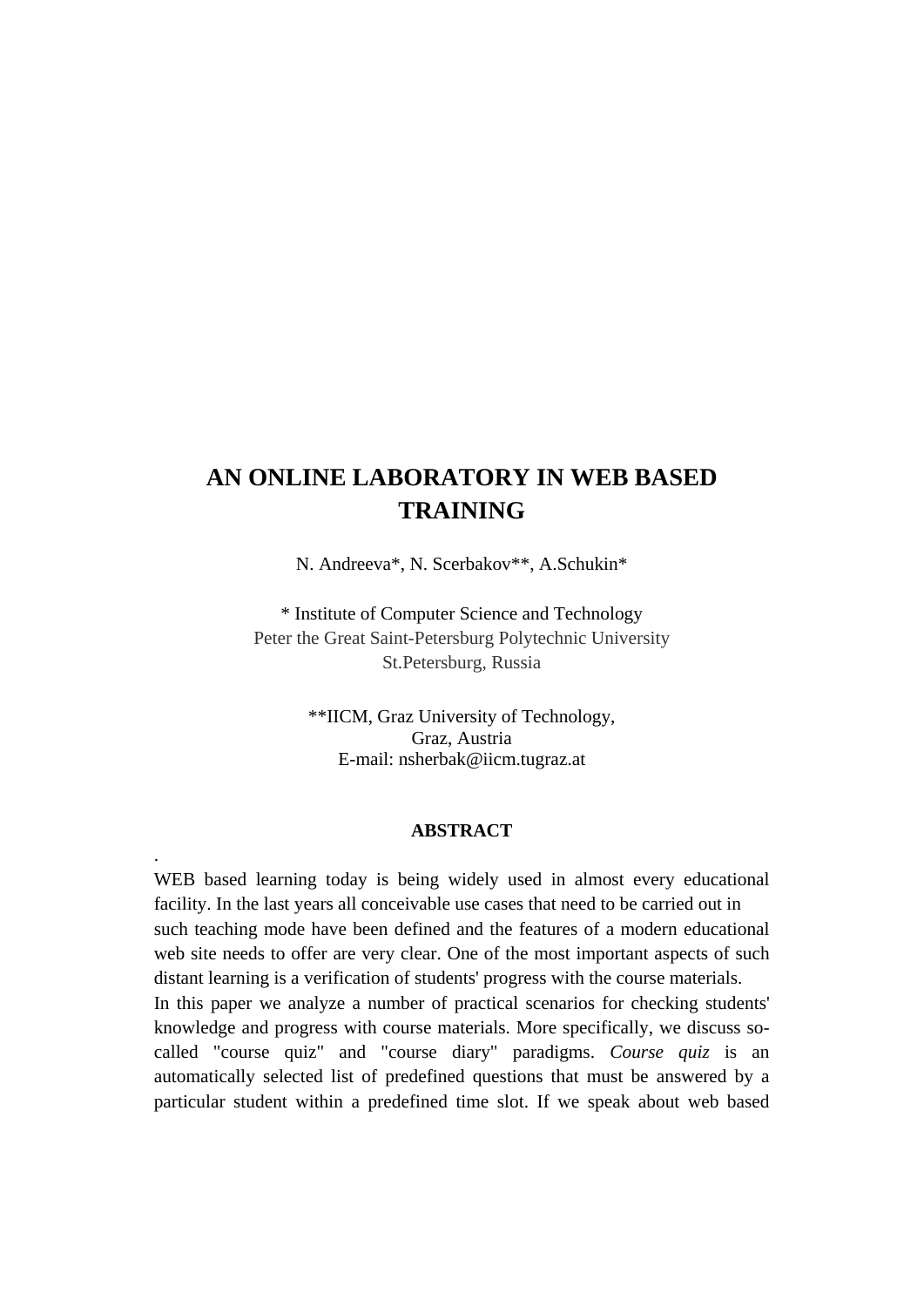courses on databases, a typical quiz question might be: "consider the following database schema and define a query ..." .

*Course diary* is a list of tasks that are supposed to be accomplished by students throughout the course. Definition of tasks may significantly vary, but generally each task requires performing a certain element of a database application design, for example, developing a database schema, proving that database schema is in particular normal form, implementing a database transaction, etc.

We discuss a particular implementation of so-called web laboratory to check students knowledge on databases. We define such a web laboratory as a cloud service - set of resources and services offered through the Internet. Simply stated, the web laboratory is an Internet server with a DataBase Management System (DBMS) installation, and a number of WEB service entries for integrating the laboratory into other training components. The laboratory provides a possibility to build and use database applications in remote mode via a number of web services. In other words, the laboratory delivers special services for building database applications from a particular data center, the services can be used by other web client sites located throughout the world. The communication between the cloud server and clients is carried out using SOAP web services.

Our goal in this research work is to describe the architecture, and specify web services necessary for actual usage of the laboratory.

## **Course quiz**

Course quiz is an automatically selected list of predefined questions that must be answered by a particular student within a predefined time slot and possibly under monitoring by the teacher or course tutor. Course quizzes are evaluated automatically by the system or manually by the teacher and tutors. Students are getting examination points as a result of such evaluation (see Fig.1). Quizzes are used as a part of final course examination or as a precondition for such examination.

Normally, there are two more or less independent tools that are involved in a quiz implementation. We distinguish a quiz authoring tool and run-time quiz environment.

A quiz authoring tool supports:

- definition of individual questions;
- definition of a selected type of user input;
- definition of templates for automatic answer evaluation;
- definition of a pool of questions where individual questions are combined in a special way to provide random selection of questions for each student.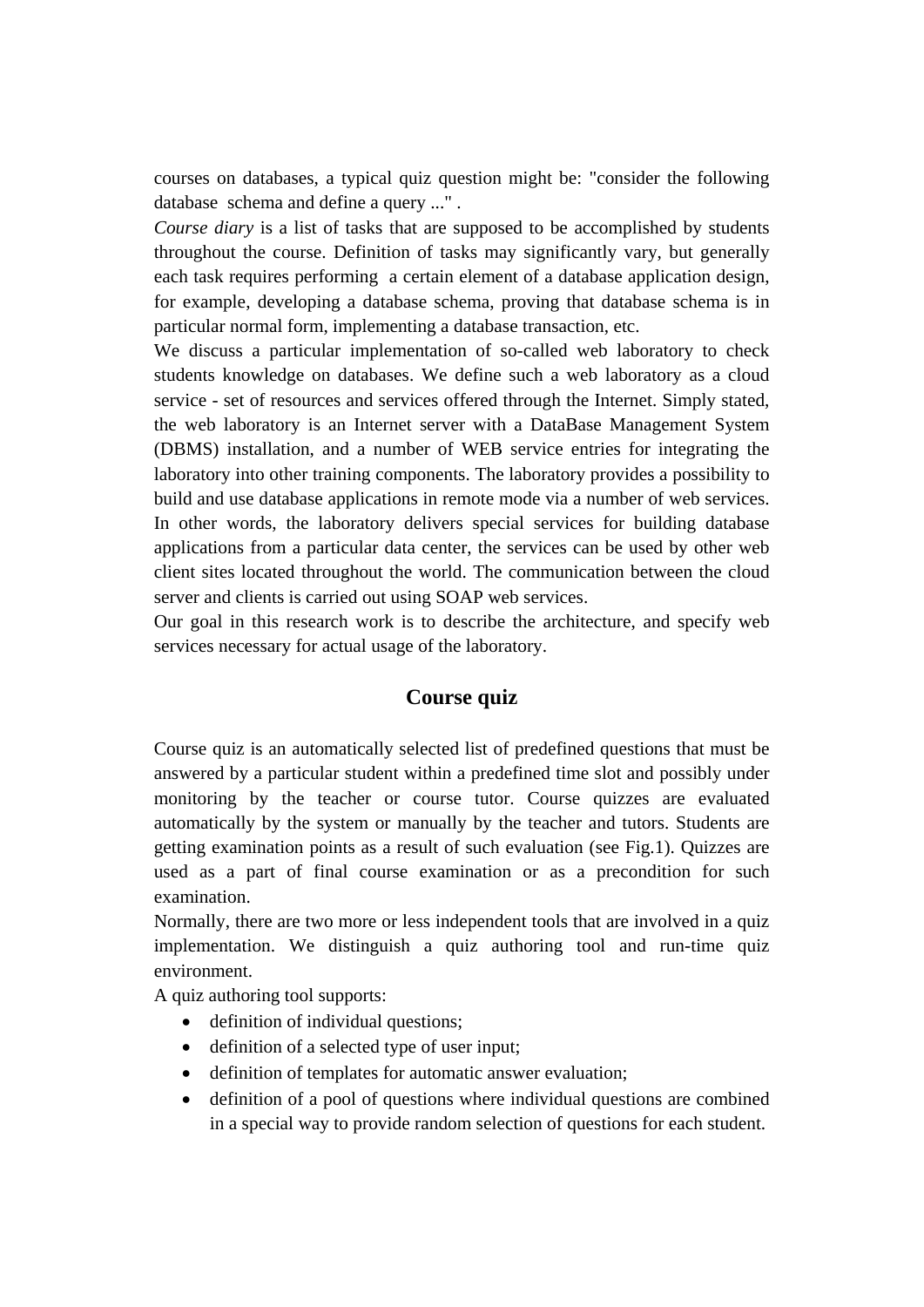| V Question 8 : "Data Sub-Language SQL (1)" [4 Points]                                                                                                      |              |                                 |                                    |                                                |   |                                  |                                  |                      |                   |                               |                       |  |  |
|------------------------------------------------------------------------------------------------------------------------------------------------------------|--------------|---------------------------------|------------------------------------|------------------------------------------------|---|----------------------------------|----------------------------------|----------------------|-------------------|-------------------------------|-----------------------|--|--|
| <b>Customer</b>                                                                                                                                            |              |                                 |                                    |                                                |   | Transaction<br>P#l<br>C#<br>Date |                                  | QNT                  | <b>Product</b>    |                               |                       |  |  |
|                                                                                                                                                            | C#<br>2<br>3 | Cname<br>Codd<br>Martin<br>Deen | Ccity<br>London<br>Paris<br>London | <b>Cohone</b><br>2263035<br>5555910<br>2234391 | 3 | 2<br>2                           | 26.01<br>23.01<br>26.01<br>29.01 | 20<br>30<br>25<br>20 | ı<br>$\mathbf{2}$ | P# Pname<br><b>CPU</b><br>VDU | Price<br>1000<br>1200 |  |  |
| Please define an SQL Query: "Get names of customers who bought the product CPU" using nested SQL blocks.<br>$\equiv$ Modify<br>Answer<br>$\equiv$ Evaluate |              |                                 |                                    |                                                |   |                                  |                                  |                      |                   |                               |                       |  |  |
| SELECT Cname FROM Customer WHERE C# IN<br>(SELECT C# FROM Transaction WHERE P# IN<br>(SELECT P# FROM Product WHERE Pname = "CPU"))                         |              |                                 |                                    |                                                |   |                                  |                                  |                      |                   |                               |                       |  |  |
| Result: 2<br>Well done.                                                                                                                                    |              |                                 |                                    |                                                |   |                                  |                                  |                      |                   |                               |                       |  |  |

Fig.1 A question from a course quiz

Definition of individual questions is almost identical to authoring small multimedia documents, we can simply see the process as an HTML authoring (see Fig.2).

|                                                                                                                                                                                                                                                                                                                                                                                                                                                                                                                                                                                                                                                                                                                                                                                                                                  | <b>Examination Editor</b>                                                                                                                                                                                                                                                                                                                                                                                                                                                                                                                                                                                                                                                                                                                                                                                                                                                                                                                                                                                                                                                                                                                                                                                                                                                                                                                                                                                                                                                                                                                                                                               |
|----------------------------------------------------------------------------------------------------------------------------------------------------------------------------------------------------------------------------------------------------------------------------------------------------------------------------------------------------------------------------------------------------------------------------------------------------------------------------------------------------------------------------------------------------------------------------------------------------------------------------------------------------------------------------------------------------------------------------------------------------------------------------------------------------------------------------------|---------------------------------------------------------------------------------------------------------------------------------------------------------------------------------------------------------------------------------------------------------------------------------------------------------------------------------------------------------------------------------------------------------------------------------------------------------------------------------------------------------------------------------------------------------------------------------------------------------------------------------------------------------------------------------------------------------------------------------------------------------------------------------------------------------------------------------------------------------------------------------------------------------------------------------------------------------------------------------------------------------------------------------------------------------------------------------------------------------------------------------------------------------------------------------------------------------------------------------------------------------------------------------------------------------------------------------------------------------------------------------------------------------------------------------------------------------------------------------------------------------------------------------------------------------------------------------------------------------|
| Graz - Teach Center                                                                                                                                                                                                                                                                                                                                                                                                                                                                                                                                                                                                                                                                                                                                                                                                              | quiz lv506255                                                                                                                                                                                                                                                                                                                                                                                                                                                                                                                                                                                                                                                                                                                                                                                                                                                                                                                                                                                                                                                                                                                                                                                                                                                                                                                                                                                                                                                                                                                                                                                           |
| Examination: "Databases (706.004/706.104)<br>Topic: "Introduction to Databases"<br>Topic: "Basic Relational DM "<br>Topic: "Data Updating and Normalization"<br>Topic: "Relational Algebra (1)"<br>Topic: "Relational Algebra (2)"<br>Topic: "Relational Calculus (1)"<br>Topic: "Relational Calculus (2)"<br>□ Ouestion: "Ouestion 7.1"<br>□ Ouestion: "Ouestion 7.7"<br>Cuestion: "Question 7.2"<br>□ Ouestion: "Ouestion 7.8"<br>Ouestion: "Ouestion 7.3"<br>Question: "Question 7.9"<br>₾<br>Ouestion: "Ouestion 7.4"<br>Question: "Question 7.10"<br>Question: "Question 7.5"<br>Ouestion: "Ouestion 7.11"<br>Question: "Question 7.6"<br>□ Ouestion: "Question 7.12"<br>Topic: "Data Sub-Language SQL (1)"<br>Topic: "Data Sub-Language SQL (2)"<br>Topic: "Data Sub-Language QBE"<br>Examination: "Databases (Demo Test)" | <b>Jump to Room</b><br>Refresh<br><b>Edit Question</b><br><b>SCORM</b><br><b>New Question</b><br><b>Help</b><br><b>Duplicate</b><br>Cut<br>$\bullet$ Modify existing Question [ $\Rightarrow$ Picture $\Rightarrow$ HTML Editor $\Rightarrow$ Math Editor]<br>Title: Question 7.2<br>$<$ CENTER $>$<br><img border="0" src="rdlq5 01.gif"/><br><img border="0" src="rdlq5_02.gif"/><br><img border="0" src="rdlq5_03.gif"/><br>$<$ /CENTER ><br><br>Query: "Find a total number of customers who bought the product VDU".<br>< P ><br>Please select a correct definition of the query<br>$<$ OL $>$<br><li> Range Customer C; Range Transaction T Some; Range Product P Some;<br/><br/>Get A(Count(C.C#)):(C.C#=T.C# &amp; T.P#=P.P# &amp; P.Pname=VDU);<br/><li> Range Transaction T; Range Product P SOME;<br/><br/>Get A(Count(T.C#)):(T.P#=P.P# &amp; P.Pname=VDU);<br/><li> Range Customer C; Range Transaction T Some; Range Product P Some;<br/><br/><math>\textsf{Get A}(\textsf{Count}(\mathsf{T},\mathsf{P}\#))</math>:<math>(\textsf{C},\textsf{C}\# \textsf{=}\mathsf{T},\textsf{C}\# \textsf{R},\mathsf{T},\mathsf{P}\# \textsf{=}\mathsf{P},\mathsf{P}\# \textsf{R},\mathsf{P}.\mathsf{P}</math>name<math>\textsf{=}\mathsf{VDU})</math>:<br/><math>&lt;</math>/OL&gt;<br/><b>Delete</b><br/><b>Structured Answer</b><br/><b>Submit</b><br/>Cancel<br/><b>→ Define Question</b> (Type: Selection<br/><math>\odot</math>3 <math>\odot</math>4<br/><math>\circ</math> 1<br/><math>\circ</math><br/>Size: 4<br/><b>Set Size</b><br/>Set as Correct<br/>Check<br/><b>Close</b></li></li></li> |

Fig.2 Authoring a course quiz

Selected type of user input is normally selected from a list of all supported HTML input elements such as text area, text field, select, checkboxes, radio buttons. As soon as the type of user input is selected, some additional parameters may be defined. For example, a teacher may select a radio button input element, define a number of alternatives and a legend (brief text) for each alternative.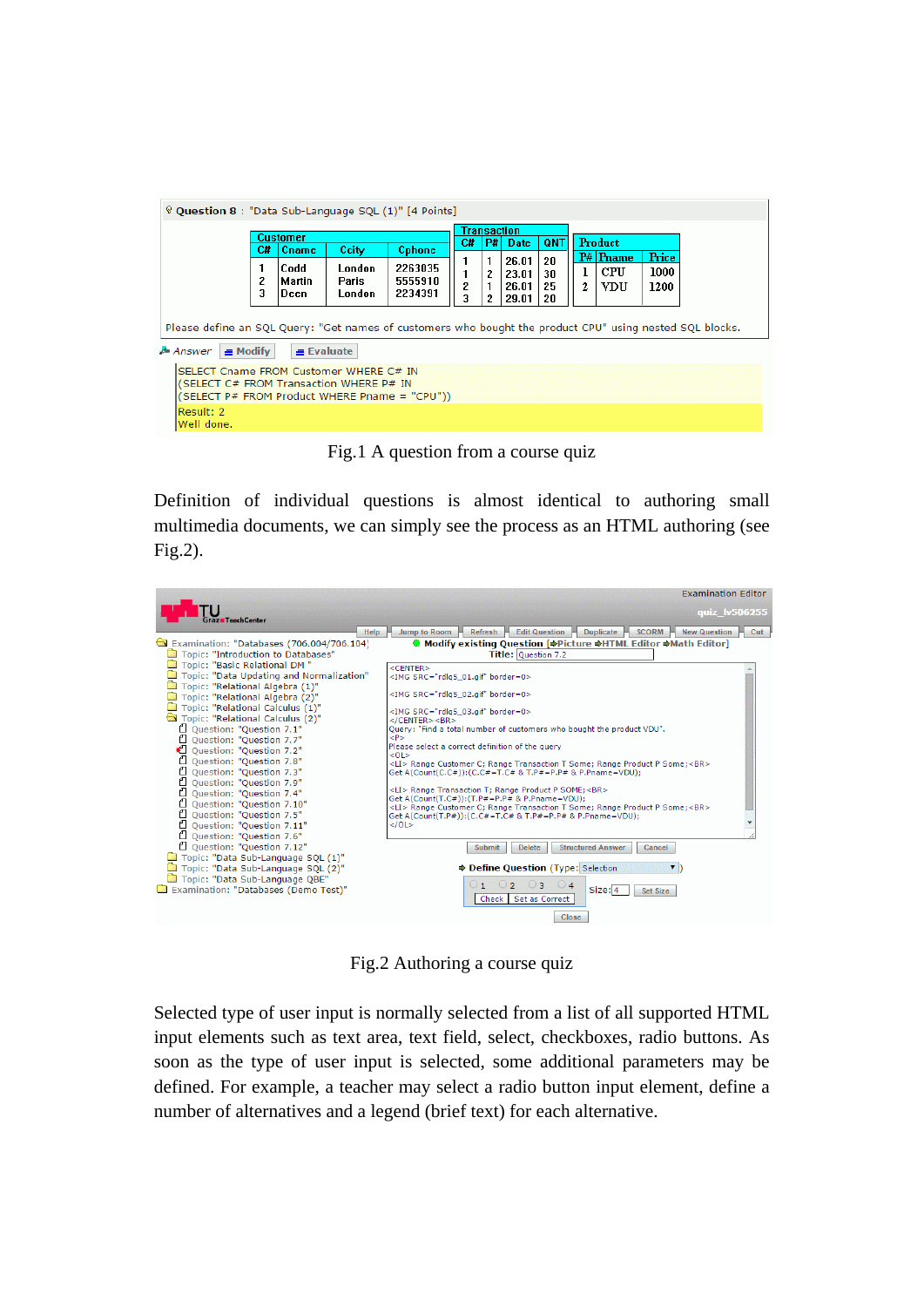Run-time quiz environment is the second component of an online quiz application. This component is responsible (see Fig.1) for:

- selecting a set of questions for a particular student;
- visualizing the questions;
- gathering and evaluating user answers;
- syndicating students results and exporting the results in a form suitable for a teacher.

### **Evaluating quiz answers**.

Automatic evaluation of user answers is one of the most desirable features of any e-learning platform. The algorithm of automatic evaluation essentially depends on a selected type of user input. The algorithm may be very simple if the answer is expected in a form of checkboxes or radio buttons. In this case, the teacher simply "inputs" a correct answer to the system, and the system compares two strings - the teacher's answer and a particular student's answer. In case of numeric input, the task is a bit more complex - teacher defines upper and low limits for the input value, and the system checks that the provided value matches the interval. In case of short textual inputs a so-called regular expressions may be used to evaluate user answers in many cases. Obviously, not a single of the above mentioned methods, can be used to evaluate user answers containing fragments of source text in general, and SQL queries in particular.

It seems that the only way of automatic evaluation of such fragments is execution of sources using a relevant software environment. Thus, if we speak about programming in  $C_{++}$ , there must be a  $C_{++}$  compiler installed, additionally there must be a number of test inputs (test cases) to run the compiled module.

In the case of database assignments, the situation is even more complex. Any query definition (SQL) can be executed if:

- an instance of DBMS is installed on the server;
- a special database (repository of data plus database schema) was previously created;
- a test database content (a set of test table rows) was added to the database.

On first glance, automatic evaluation of SQL queries can be done via simple comparison of output of a particular SQL query and a predefined correct output provided by a teacher. In reality, the situation is not so straight forward. In SQL, there might be a number of different query definitions that produce identical results.

To distinguish different questions, every question gets a unique ID that is used to attach further parameters to the question. To implement an automatic evaluation of answers, the following parameters must be defined for each question.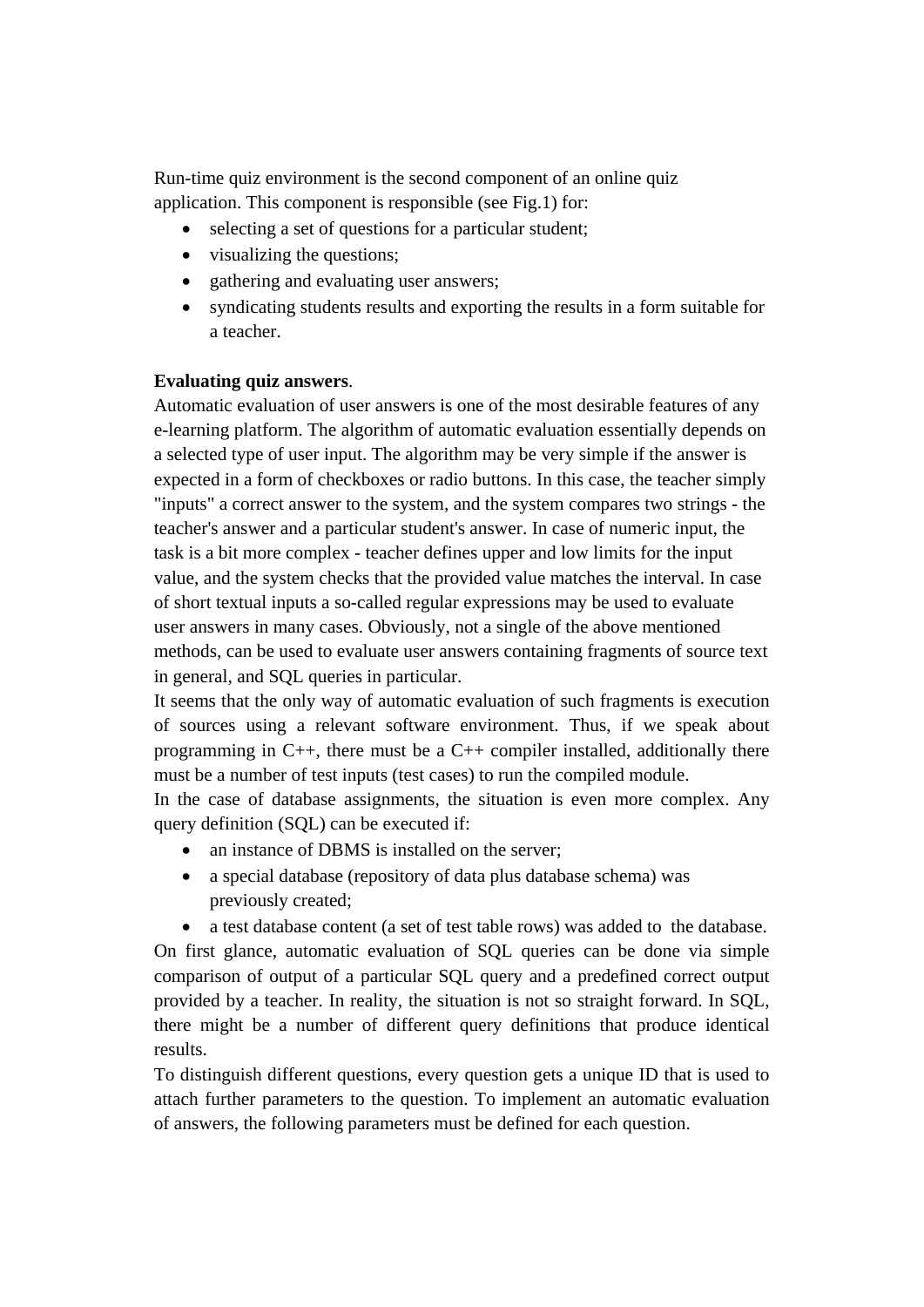- a database schema and test content, this definition may be shared by a number or even all questions in a particular question pool;
- maximum number of points that can be achieved;
- a definition of the SQL fragments that is expected as a correct result.

As a student formulates an answer (provides a source query code), the text is automatically submitted to the laboratory via a web-service, executed and automatically evaluated using the following algorithm:

- if the source SQL fragment cannot be run by the DBMS, get an error message from the DBMS, and return 0 points + error message.
- if the source SQL fragment returns a result from the database:
	- o if the result does not match the predefined correct result, return 0 points + invalid result;
	- o if the result match the predefined correct result,
		- calculate a distance between the SQL fragment and a correct query definition using Levenshtein Metric,
		- normalize the distance for  $0 100$  percents, where  $100\%$ means that the two query definitions are absolutely identical, and 0% means that the strings have nothing in common,
		- return a rounded value of [max.number of points]\*[Levenshtein Distance]/100;

# **Course diary**

To understand the course diary paradigm, just imagine that a student wants to record the progress with a particular course in a form of brief weekly text chunks published regularly (say, once a week). Imagine further that a teacher prescribes to students dates when and in which form such diary entries must be done. For example, a teacher may request students to answer a couple of questions at the end of each teaching week or after finishing a certain topic. Moreover, the teacher may request students to make diary entries in a form of files that must be produced as home works and uploaded to the server. Thus, we can say that a teacher defines a number of tasks that must be fulfilled by students throughout the course. Speaking about a "database" course, we can see that the tasks may significantly vary, but generally each task requires performing a certain element of a database application design, for example, developing a database schema, proving that database schema is in particular normal form, implementing a database transaction, etc.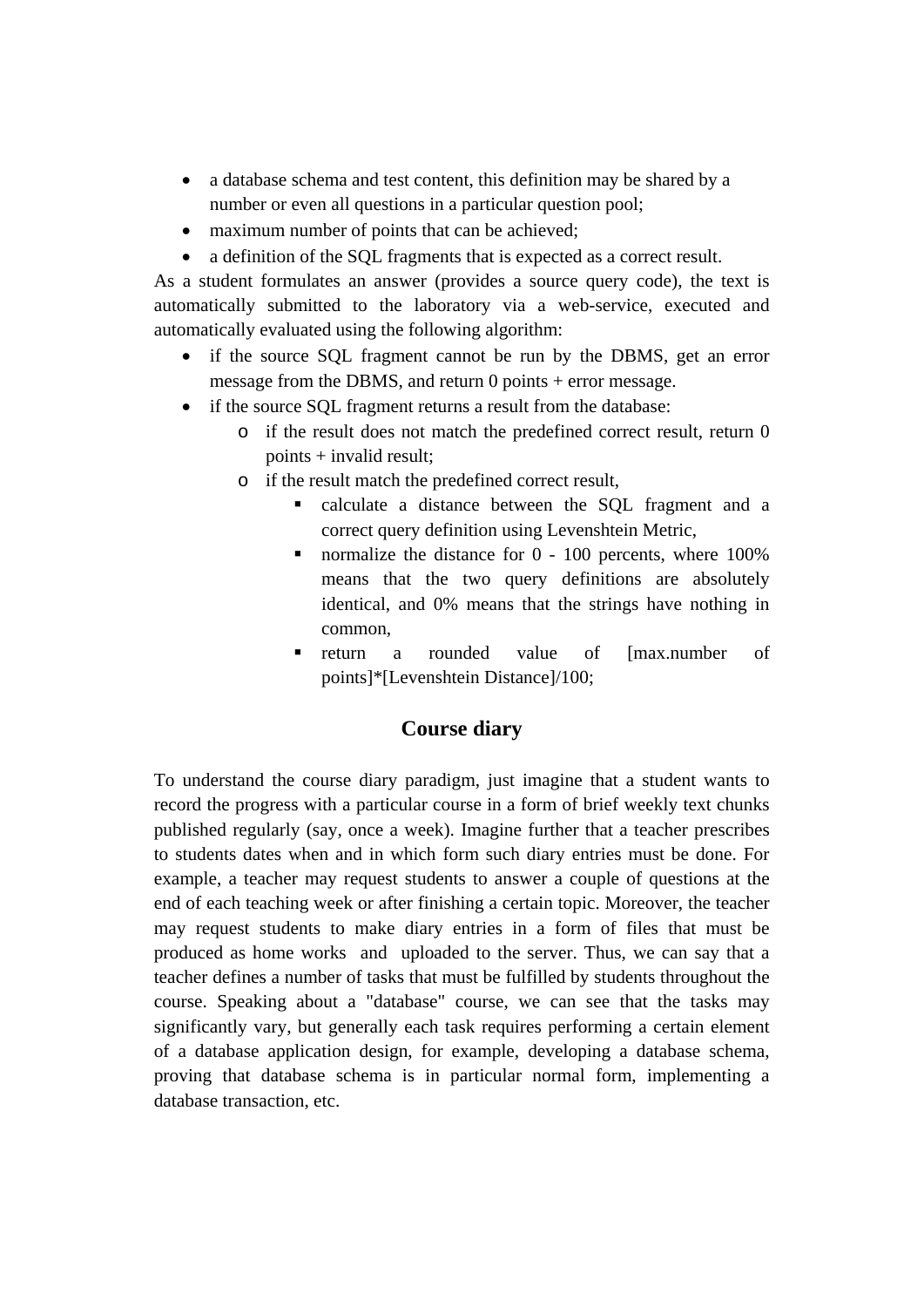

Fig.3 Course diary

### **Evaluating course diary**.

Evaluating course diary is a very tedious and time-consuming teacher task. The teacher must download 100s of files on a local computer, execute them, evaluate sources and results, etc. At the same time, automatic evaluation of such diary entries does not seem to be feasible. To help teachers in performing their duties we offer a concept of automatic generation of a report for evaluation. Simply stated, the teacher evaluates not a student's diary entry that may consist of a number of files of different formats and meanings, but a so-called evaluation report that automatically build by the system, and consists of texts taken from original files, results of compiling/running original files, quantitative characteristics of original files - size, number of works, distance to a template, etc. To produce an evaluation report a special work-flow script must be defined for each diary entry. The work-flow script is a list of specific actions that are selected from a set of predefined actions. The actions are performed on files submitted by students. The actions might be:

- unzipping of a submitted archive;
- sending a particular file to an online laboratory via a web service and including results into the report;
- searching for a particular fragment in an original file and inserting it into the report;
- calculating a number of words in the original file and inserting the result into the report;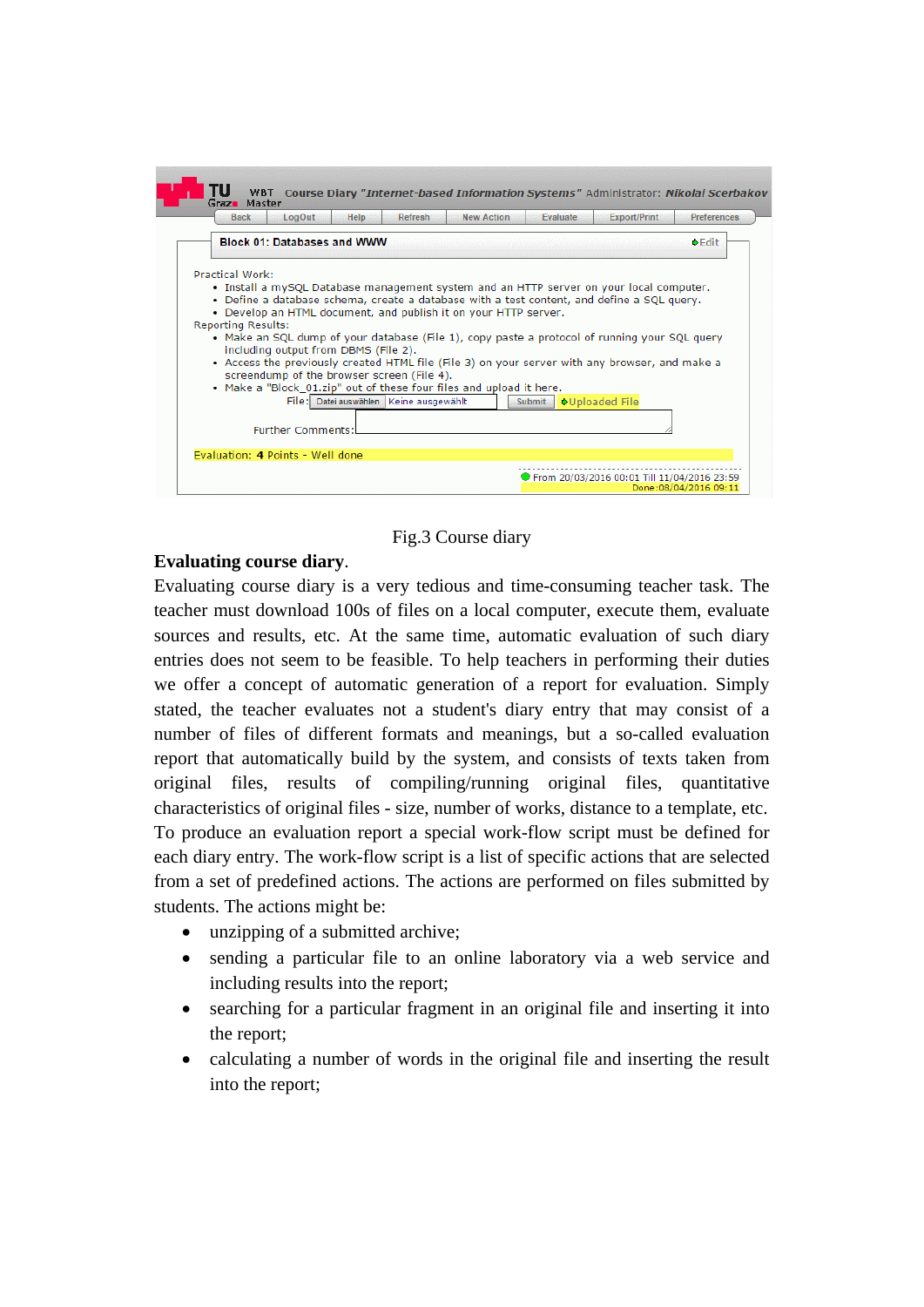- calculating a distance between an original file and a template file and inserting the result into the report;
- calculating a distance between a result received from the online laboratory, and a predefined result and inserting the result into the report.

Thus, as a student uploads a new diary entry, an evaluation report is automatically generated using a predefined work-flow script. The teacher can simply access the evaluation report that contains all the information necessary for evaluation of the entry.

The method of generating evaluation reports significantly simplified the teachers work on evaluation of course diaries and gave a positive effect on student satisfaction with the evaluation (see below).



Fig.4 Automatically generated report on a student's diary entry.

### **Conclusion**

The online laboratory was practically implemented and actively used for the "database" courses at the Graz University for Technology, Graz, Austria in the years 2015 and 2016. More specifically, a quiz on databases (10 questions) was done by 350 - 400 students each year. The quiz consists of 6 multi-choice questions, and 4 free-text SQL questions. In former times, multi-choice questions were automatically evaluated by the system, free-text questions were manually evaluated by teachers and tutors. The average work load for theevaluation of a single questionnaire was assessed as about 21 minutes. For 350 students it was about 130 working hours. Since the SQL queries were mainly evaluated manually, there was a high number of students' requests for additional inspection of their answers and results. About 30 students asked for additional inspections each year,